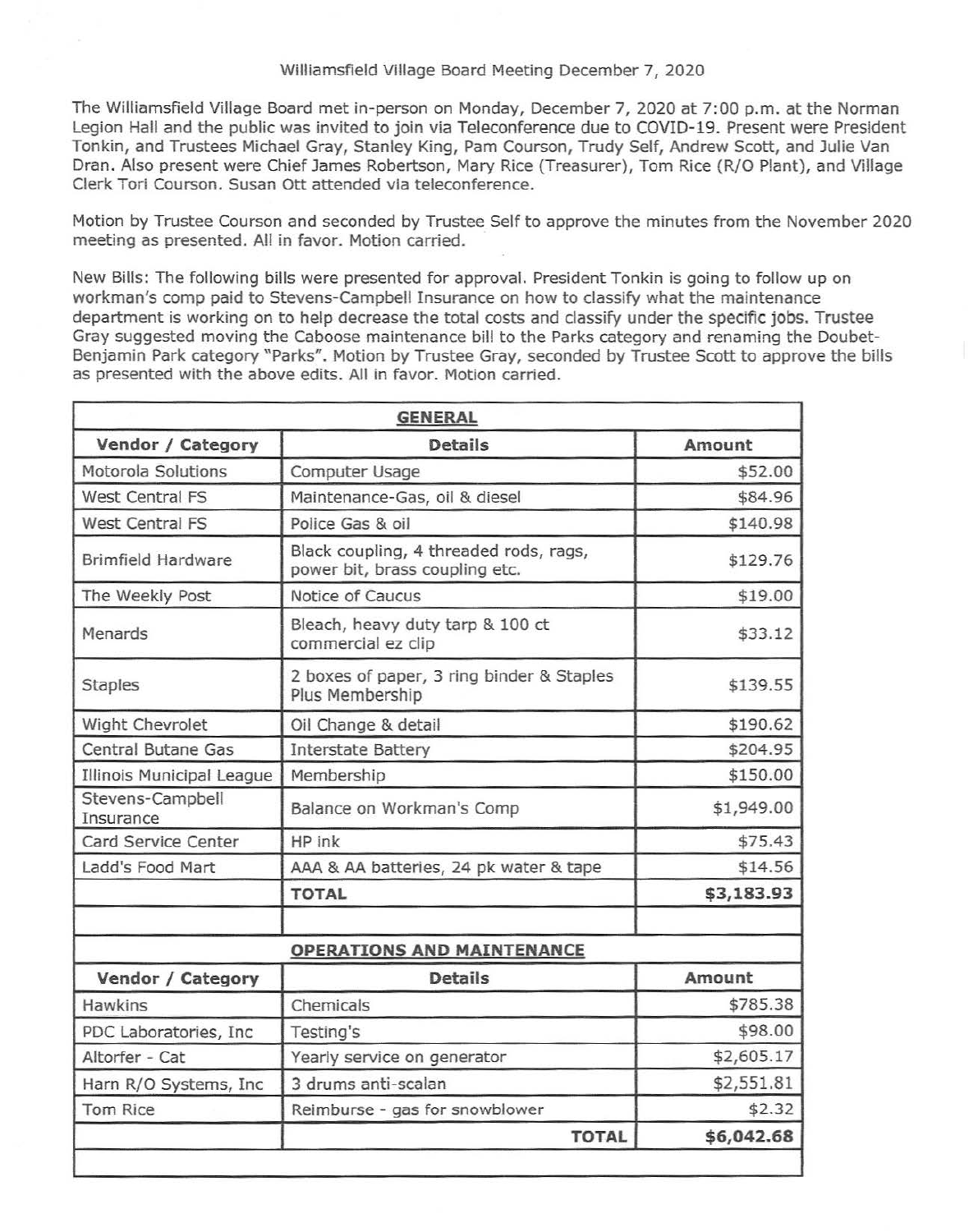| <b>PARKS</b>                         |                                                         |            |
|--------------------------------------|---------------------------------------------------------|------------|
| Vendor / Category                    | <b>Details</b>                                          | Amount     |
| <b>Andrew Fritz</b>                  | Reimburse for replacement of<br>memorialized trees      | 416.53     |
| Rask Transportation                  | 86/84 T chips for path and hauling                      | 2138.44    |
| Spoon River Landscape,<br><b>LLC</b> | Caboose Maintenance - Veteran's<br><b>Memorial Park</b> | \$315.00   |
|                                      | TOTAL                                                   | \$2,869.97 |

## **MOTOR FUEL TAX**  Bruner, Cooper & Zuck | Engineering Fee for street maintenance | \$33.96 **WATER LINE GRANT #2**  Vendor / Category | Details **Amount** Bruner, Cooper & Zuck Project Engineer for Phase II Water Main **\$702.49**

Financial Statements: Trustee Gray provided details on the review of financial statements, percent over and percent under for the month. All were in order. Trustee Gray did note that a close eye must be kept on expenses. Motion by Trustee Self and seconded by Trustee King to approve the financial statements. All in favor. Motion carried.

Public Comment: NA

Correspondence: President Tonkin stated there is a grant finder through IML that is no cost to the Village, Mediacom has increased rates and fees, Bruner, Cooper and Zuck sent the Village Christmas cookies.

Street Report: Trustee King stated they straightened streets signs, jacked up 2 sidewalks that could have been a danger; the slab by the water plant needs to be jacked up also. A way-finder sign was purchased and installed to direct people to the Graham Clinic.

Police Report: The following calls for service were handled by the police department for the month of November:

|                       | FULLUL NEFURI               |
|-----------------------|-----------------------------|
| Category              | <b>Status / Resolution</b>  |
| (2) Person Down       | Medical                     |
| Harassment            | Report on File              |
| Well check            | No report                   |
| Suicide Attempt       | <b>County Handled</b>       |
| Theft                 | Report on File              |
| Alarm                 | Bank (False Alarm)          |
| Dog Bite              | Report on File (AWT issued) |
| Dispute               | Report on File              |
| <b>Warrant Arrest</b> | Report on File              |
|                       |                             |

**POLICE REPORT**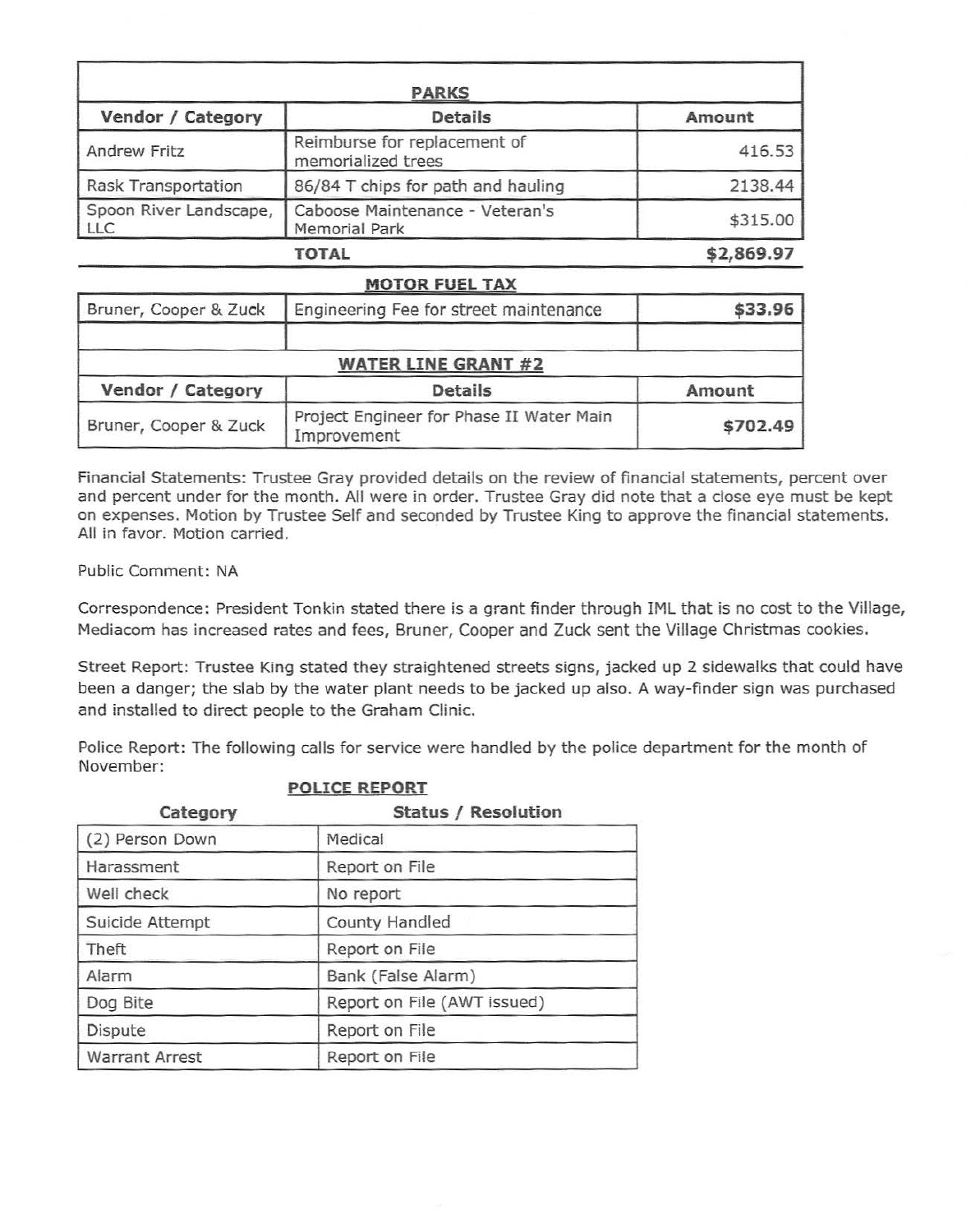| <b>Violations</b>           | <b>Citations</b> | Warnings |
|-----------------------------|------------------|----------|
| Seatbelt                    |                  |          |
| Speeding                    |                  |          |
| Disobeyed Stop Sign         |                  |          |
| <b>Ordinance Violations</b> |                  |          |

## **CITATIONS ISSUED IN NOVEMBER**

Parks Report: No meeting was held in November. There is a post on the "Life is Good in Billtown" Facebook page and the Parks Association page to encourage residents to decorate the cedar tree in front of the gazebo with seed ornaments for the birds.

Veteran's Park Report: President Tonkin stated the fourth meeting was held and the questions for the survey for registered voters were discussed; a draft survey was circulated and updated. Kress Industries will distribute and Tori Courson will receive the completed survey.

Water Report: Tom Rice stated the output pressure on well pump 3 was lowering a little; it might need to be rebuilt in the future. Resident's unpaid water bills were discussed and recognized.

Maintenance Department: Trustee King stated they fixed the water shut off that had been broken at Don Pool's residence, they located more shut offs, cleaned gutters at the maintenance building, the Christmas lights downtown were installed by H & H Hardware and \$100 was discounted for the delay in the installation. The garage doors have not been installed at the maintenance building yet, a new battery was installed in the Hummer and it is ready for snow.

COVID Status- The COVID-19 related grants that are available to the Village are not for loss of income to the Village such as on gaming sales tax or any other revenue but can be used towards increase in costs incurred such as for police patrol. President Tonkin submitted a survey to request the full amount Williamsfield could receive and later revised it to reduce the amount requested based on increased costs only. Mary Rice compiled the data for the last 8 quarters of the police payroll hours to compare and there was an increase of \$4,000. The CARES act may a!so be used towards internet and infrastructure cost assistance that will possibly cover the labor that was used for locates.

Old Business- President Tonkin reported Andy Logsdon from Bruner, Cooper and Zuck stated he is filling out forms for the water grant phase II. Andy submitted paperwork that focuses on the areas that the IEPA required updated. The loan can potentially forgive 50% of a loan up about \$800,000 to \$1million. Rick Lafollette fixed the erosion issue at the Village farm ground. Jimmy Gibbs gave President Tonkin a draft of the Lease for \$185 an acre. The grant to repair the KP Hall is still in process; Backhoe Joe is waiting for someone to come and inspect the door to widen at the HP Hall to comply. Massie and Quick, LLC are working on the letter to send to the resident with water line dispute on the south side of town where the Village fixed prior leaks and put in a shut off and the resident agreed to pay a portion of the recent line replacement but now will not cooperate. Massie's office is also working on preparing a letter for the resident on the north side of town where the Village repaired a line, but it also needs to have another repair done. President Tonkin is following up on the letter Massie's prepared for the unsightly property on Elm Street. Trustee Scott is going to follow up on speeding on Highway 180 and check on whether the speed limit sign can get moved further out of town.

New Business: President Tonkin stated he conversed with the Trustees on employees' salaries, time at job and hours to help decide the amounts on each employee's Christmas bonus, while trying to keep it fair; the employees received \$100 last year. Motion by Trustee Gray and seconded by Trustee Scott to give the 2 part time employees \$60 and the remainder of the employees will receive \$120. All in favor. Motion